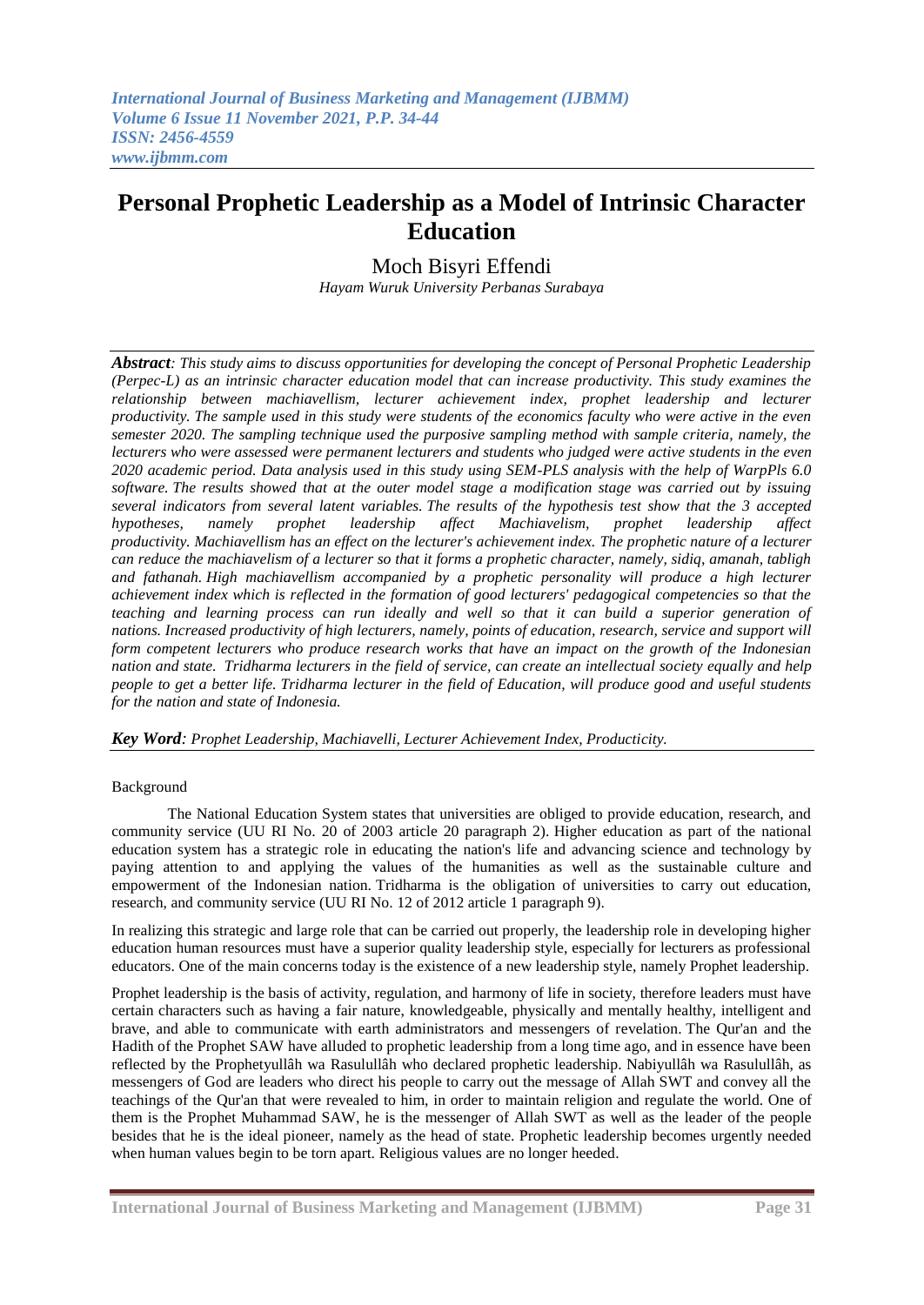Quality education is very dependent on the capacity of educational units in transforming students to obtain added value, both related to aspects of thinking, feeling, heart, and body. Of the many components of education, teachers and lecturers are very important and strategic factors in an effort to improve the quality of education in every education unit. Regardless of the amount of investment invested to improve the quality of education, without the presence of competent, professional, dignified, and prosperous teachers and lecturers, it is certain that the expected goals will not be achieved.

Therefore, the RI Law No. 14 of 2005 concerning Teachers and Lecturers which states that an educator needs to have competence (UU RI No. 14 of 2005 concerning Teachers and Lecturers Chapter I article 1 paragraph 10). Law No. 14 of 2005 concerning Teachers and Lecturers also contains aspects of competencies that need to be possessed by lecturers, namely pedagogic competence, professional competence, personality competence and social competence. Through these dimensions, an assessment can be carried out that can be used to improve competence in supporting performance in teaching and learning activities. Thus, it should be noted carefully that the competence of lecturers will greatly affect the quality and competence of university graduates.

Pedagogic competence is broken down into the ability (a) to understand students, (b) the ability to plan, implement, and assess learning, and (c) the ability to develop students. Personal competence is broken down into steady and stable personality, wise, authoritative, and noble character. Then the professional competence is broken down into mastering the science of the field of study and critical studies of deepening the content of the field of study. Furthermore, social competence is broken down into the ability to communicate with students, colleagues, and the community.

Machiavellianism was taught by the Italian philosopher Niccolo Machiavelli (1469-1527). Machiavellianism describes a negative personality that includes manipulation, cunning, imitation, and bad beliefs. In its development, Machiavellianism was used to identify the scope of the Machiavellian personality within the individual (Christie and Geis, 1970). Individuals with Machiavellian personality are described by Christie and Geis (1970) as individuals who lack the desire to join others and have minimal interpersonal relationships (antisocial), and reject ethical norms in order to achieve personal success.

In this study using the mixer model method, namely qualitative methods and quantitative methods. With the hypothesis that was built, it is hoped that the prophet's leadership style will produce positive Machiavelism, positive Machiavelism and Prophet's leadership will have an impact on the pedagogic quality of the lecturers. Positive machiavelism, prophet leadership and pedagogical quality will have an impact on the productivity of lecturers which are expected to raise the performance of higher education institutions.

# **I. Literature Review**

# COLLEGE TRIDHARMA

Based on RI Law No. 12 of 2012 article 1 paragraph 9, Tridharma is the obligation of Higher Education to organize education, research, and community service [The Tridharma of Higher Education is not only the responsibility of students. All lecturers (educators), as well as people involved in the learning process (academics) have the same responsibility. The explanation of the activities in the tridharma are:

- 1. Education is a conscious and planned effort to create a learning atmosphere and learning process so that students actively develop their potential to have religious spiritual strength, self-control, personality, intelligence, noble character, and skills needed by themselves, society, nation and state.
- 2. Research is an activity carried out according to scientific principles and methods systematically to obtain information, data, and information relating to the understanding and/or testing of a branch of science and technology.
- 3. Community Service is an activity of the academic community that utilizes Science and Technology to advance the welfare of the community and educate the nation's life.

## MACHIAVELLIANISM

Machiavellianism was taught by the Italian philosopher Niccolo Machiavelli (1469- 1527). Machiavellianism describes a negative personality that includes manipulation, cunning, imitation, and bad beliefs. In its development, Machiavellianism was used to identify the scope of the Machiavellian personality within the individual (Christie and Geis, 1970). Individuals with Machiavellian personality are described by Christie and Geis (1970) as individuals who lack the desire to join others and have minimal interpersonal relationships (anti-social), and reject ethical norms in order to achieve personal success.

**International Journal of Business Marketing and Management (IJBMM) Page 32**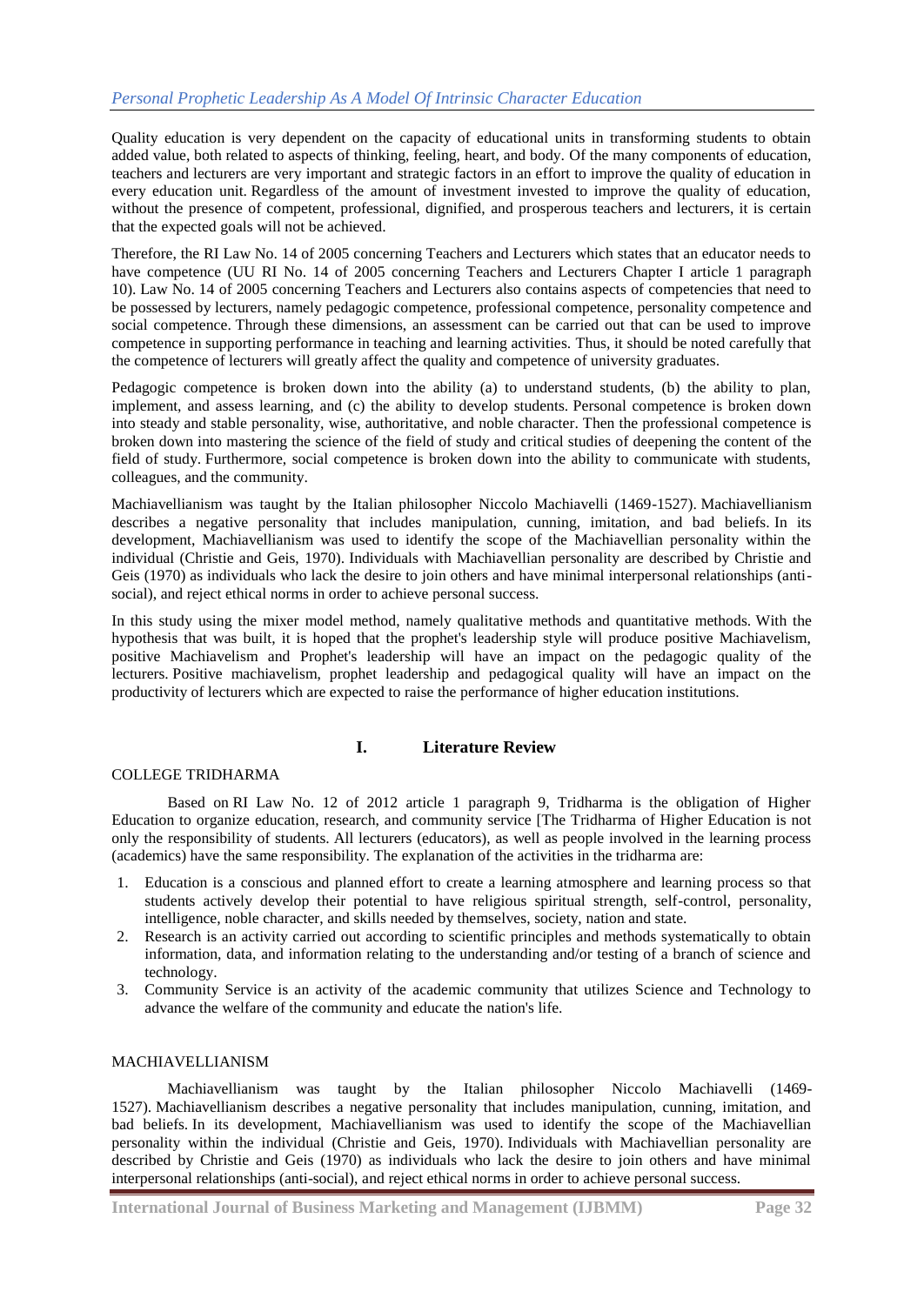The construct of Machiavellianism was developed by Christie (1970) to describe a manipulative personality that has received relatively little attention from conventional moral standards (Shafer and Simmons, 2008). The Machiavellianism scale was originally developed by compiling a list of items that were theoretically congruent with the opinion of Niccolo Machiavelli in his book The Prince and the Discourse. Based on their analysis, Christie and Geis (1970) identified three things that underlie Machiavellianism, namely (1) support for manipulative tactics such as the use of deceit and dishonesty, (2) an unpleasant view that humans are weak, cowardly and easily controlled creatures, and (3) lack of attention to conventional morality (Christie and Geis, 1970).

Research on Machiavellianism focuses primarily on the use of manipulation or deception tactics in interpersonal relationships (Christie and Geis, 1970). In other words, Machiavellianism is a belief or perception that will form a personality that underlies attitudes in dealing with other people. Someone who has a high Machiavellian personality is seen as relatively aggressive and has a strong desire to achieve "personal success" even at the expense of morality or ethics (Geis et al., 1970).

Machiavellianism constructs have been used extensively in social science research. The results of these studies indicate that individuals with high Machiavellianism scores are more likely to engage in unethical behavior in various business contexts. Writz and Kum (2004) also found that consumers who have high Machiavellianism scores are more likely to commit fraud, such as falsifying product service guarantees. In addition, the research of Hegarty and Sims (1978) used the Mach IV scale to measure the Machiavellian personality of an individual. The Mach IV scale consists of 20 question items that are a proxy for moral behavior that affects ethical perceptions. Individuals with high Mach IV scores have personalities that tend to manipulate others and have a goal-oriented perspective, so they tend to be more successful in negotiating than individuals with low Mach IV scores. In addition, individuals who have high Machiavellian scores are less able to be influenced by others and can actually easily influence others.

## PROPHET LEADERSHIP

The theory of the leadership of the Prophet is based on the life experience of the Prophet. Leadership that covers all aspects and elements of life, builds leader and follower relationships in mutually beneficial cooperation (Maheran Nik Muhammad, 2015). Prophetic leadership is the ability of leaders to influence their followers in achieving their goals according to the pattern carried out by the Prophet, with the following elements: knowledge, power, trust, regeneration (inheritance), and piety (Firdaus, 2016). Prophetic leadership also shows the relationship of leadership and social network theory, the need to find commonalities and synergies between leaders and followers (Maheran NM and Akbarzadeh, 2013). Prophetic Leadership is the concept of leadership that is run by the Prophets and Apostles with noble and sublime characteristics. These characteristics include Sidiq (integrity), amanah (trustworthy), tabligh (firm and effective communication) and fathonah (intelligent). (Munardji, 2016). Prophetic leadership is a combination of two definitions that can be translated into several terms. First, leadership is identified with the ability to encourage and lead members in realizing a common vision. Second, leadership must be based on the nature and character of the prophet, at least comparable to efforts to realize the prophetic vision and mission. (Makruf, 2017). The concept of prophetic leadership is not only associated with Islam. Prophetic leadership has also been studied with a conceptual-based approach to the Christian faith. Based on the study of Christian prophetic leadership, it is included in the study of moral leadership and cross-cultural leadership (Beerel, 2016).

Prophet Muhammad SAW has achieved a lot in leadership during his lifetime. Antonio Syafi'i summarizes it in the Leadership and Management Spectrum of Muhammad SAW: Self Defelopment, Businnes (Business), Family (Family), Da'wah, Social and Politic (Social and Political), Education (Education), Legal System ( Legal System), Military (Military). This achievement was achieved with the foundation of prophetic leadership. That the Prophet Muhammad Rasulullah SAW in leading his ummah always adhered to the basic core of the birth of a belief. From various sources mention the basis of prophetic leadership which is also a commendable trait are: Shiddîq (honest), Amanah (trustworthy), Tabligh (delivering the truth) and Fathânah (intelligent).

### PEDAGOGIC

Pedagogic ability, about which every teacher or lecturer in this country is required to have it. This is based on Law no. 14 of 2005 Article 10 concerning Teachers and Lecturers which reads: "Teacher competencies as referred to in Article 8 include pedagogic competence, personality competence, social competence, and professional competence obtained through professional education." The verse mentions the word teacher which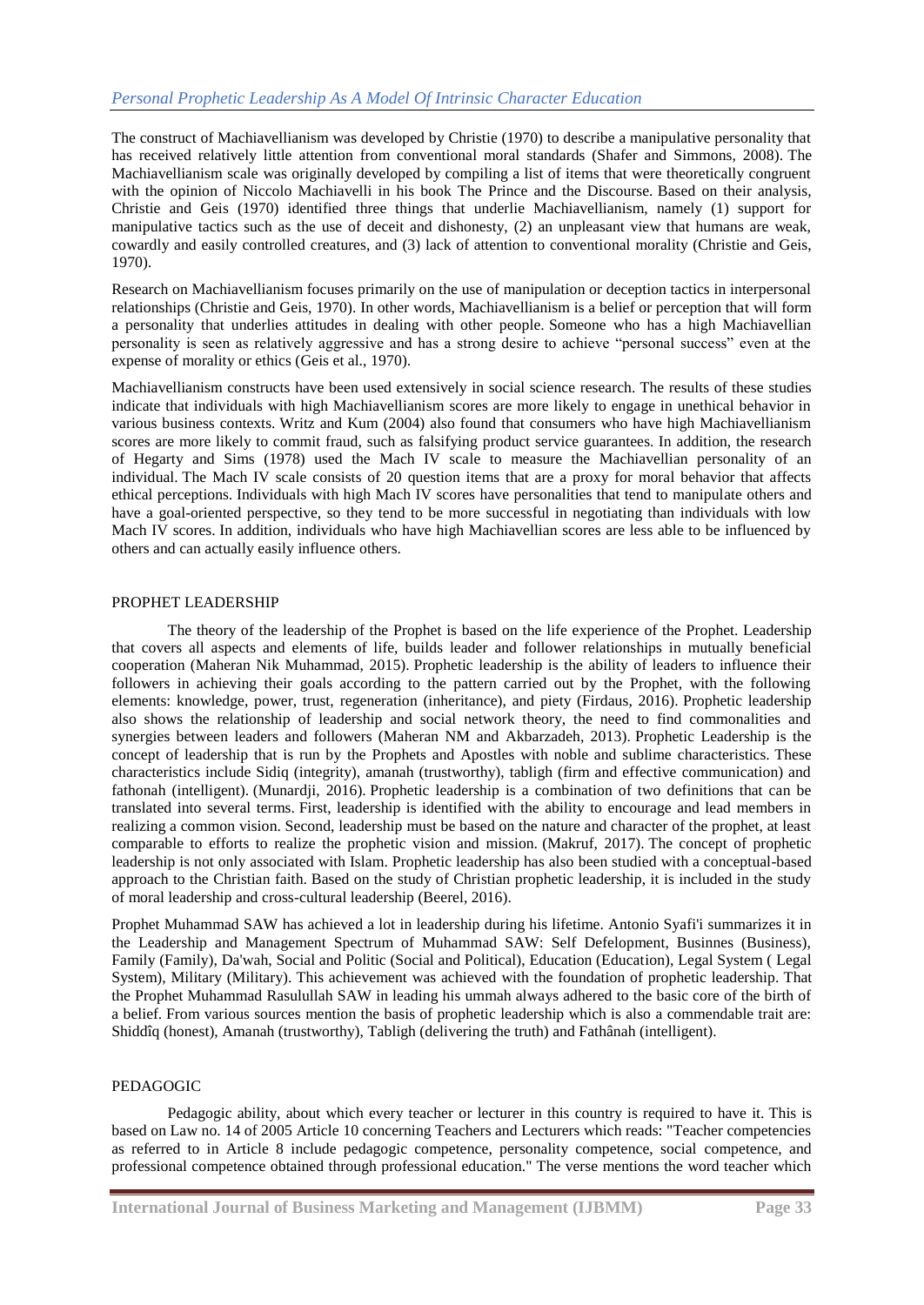in this discussion we will interpret in general terms, namely a teacher, teacher, and lecturer. As one of the competency requirements of a teacher, pedagogic ability has several aspects of assessment. There are seven aspects that have been formulated to represent the values of pedagogic abilities.

- 1. Mastering the Characteristics of Learners
- 2. Mastering Learning Theory and Educational Learning Principles
- 3. Curriculum Development
- 4. Educational Learning Activities
- 5. Development of Student Potential
- 6. Communication with Students
- 7. Assessment and Evaluation

### RESEARCH METHODOLOGY

This type of research is causality research, which is to find out the pattern of the relationship between prophet leadership, positive Machiavellianism, pedagogic and lecturer productivity. So that we can find out the structure of the model for the four latent variables and can be used as a reference to improve the pedagogic ability and productivity of lecturers according to the indicators that are most capable of contributing to each latent variable that is measured. In this research, it is divided into 2 parts, namely the variable that is intended for the sample of lecturers and the variable that is intended for the sample of students. The lecturer sample was carried out on demographic, machiaveli, pedagogic, prophet leadership and productivity variables, while the student sample was carried out on pedagogic and machiaveli and pedagogic variables. The student sample was carried out to control the lecturer's assessment bias on himself.

### ANALYSIS AND DISCUSSION

This research was conducted based on the perception of students at the high school of economics (faculty of economics) in Surabaya. The survey was conducted using an online questionnaire, this method was carried out with the hope that research data was obtained quickly and accurately. The results of the tabulation of research data from the survey are as follows:

| <b>Respondent's Description</b>   | Frequency | $\%$   |
|-----------------------------------|-----------|--------|
| Study program:                    |           |        |
| Accountancy                       | 95        | 45.24% |
| Management<br>п                   | 115       | 54.76% |
| Gender:                           |           |        |
| Male<br>п                         | 87        | 41.43% |
| Female<br>$\blacksquare$          | 123       | 58.57% |
| Entry Year:                       |           |        |
| 2018                              | 75        | 35.71% |
| 2019<br>п                         | 83        | 39.52% |
| 2020<br>٠                         | 52        | 24.76% |
| Agency:                           |           |        |
| STIE Perbanas Surabaya (UHW)<br>٠ | 85        | 40.48% |
| STIE Mahardhika                   | 73        | 34.76% |
| <b>STIESIA</b><br>٠               | 52        | 24.76% |

### Table 1. Research Respondents

Source Processed

Table 1. Informs that the data collected were 210 respondents consisting of 45.24% accounting majors and 54.76% management majors which accumulated from 40.48 % Hayam Wuruk Perbanas University, 34.76% STIE Mahardhika and 24.76% STIESIA Surabaya. Table 4.1 also informs that the respondents consisted of 41.43% men and 58.57% women consisting of 35.71%1class 2018, 39.52% 1Class of 2019 and the rest 1class 2020.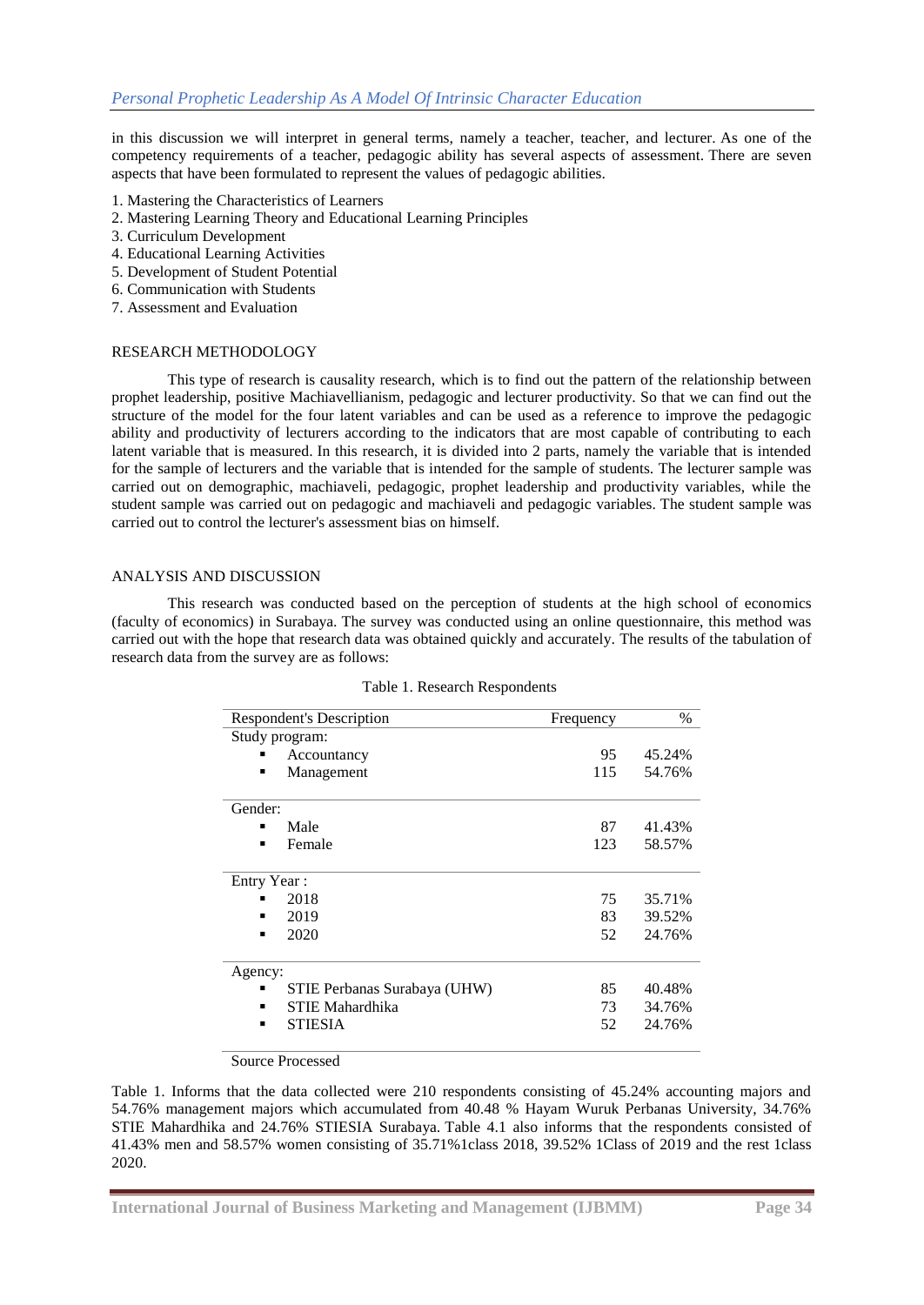### OUTER MODEL

The outer model analysis in this study uses the Confirmatory Factor Analysis (CFA) method. Outer model analysis is used to see the validity and reliability of the indicators on the latent variables. An indicator can be said to be valid and reliable if the loading factor value is more than 0.4 with an AVE value of more than 0.5 and a composite reliability value of more than 0.7. The results of the analysis of the outer research model are as follows:

| Indicator               |          |          | <b>Loading Factor</b> |                  |          |             | <b>AVE</b> | CA    | CR    |  |
|-------------------------|----------|----------|-----------------------|------------------|----------|-------------|------------|-------|-------|--|
|                         | Machia   | Demo     | ${\bf S}$             | PE               | PR       | $\mathbf P$ |            |       |       |  |
| M1                      | 0.777    | $-0.013$ | 0.044                 | $-0.008$         | 0.013    | $-0.244$    |            |       |       |  |
| M <sub>2</sub>          | 0.836    | 0.109    | 0.115                 | 0.102            | $-0.321$ | $-0.328$    |            |       |       |  |
| M3                      | 0.857    | $-0.03$  | $-0.196$              | 0.045            | $-0.127$ | $-0.348$    |            |       |       |  |
| M <sub>4</sub>          | 0.759    | 0.044    | $-0.002$              | $-0.559$         | 0.114    | 0.235       |            |       |       |  |
| M <sub>5</sub>          | 0.804    | 0.085    | 0.133                 | 0.495            | $-0.665$ | $-0.247$    |            |       |       |  |
| M6                      | 0.771    | 0.008    | 0.169                 | $-1.053$         | 0.412    | 0.064       |            |       |       |  |
| M7                      | 0.848    | $-0.127$ | $-0.383$              | 0.314            | $-0.459$ | 0.092       |            |       |       |  |
| $\overline{\text{M8}}$  | 0.803    | 0.07     | $-0.194$              | 0.496            | $-0.103$ | 0.094       |            |       |       |  |
| M9                      | 0.796    | 0.037    | 0.132                 | $-0.43$          | 0.533    | 0.465       |            |       |       |  |
| <b>M10</b>              | 0.806    | $-0.102$ | 0.156                 | 0.109            | 0.259    | $-0.005$    | 0.653      | 0.972 | 0.974 |  |
| M11                     | 0.809    | 0.07     | 0.457                 | $-0.599$         | 0.334    | 0.251       |            |       |       |  |
| M12                     | 0.886    | 0.057    | 0.529                 | $-0.113$         | $-0.112$ | $-0.072$    |            |       |       |  |
| M13                     | 0.829    | $-0.025$ | 0.094                 | 0.325            | $-0.185$ | $-0.031$    |            |       |       |  |
| M14                     | 0.87     | $-0.019$ | $-0.203$              | 0.53             | $-0.211$ | $-0.353$    |            |       |       |  |
| M15                     | 0.84     | $-0.057$ | $-0.39$               | 0.347            | 0.078    | 0.082       |            |       |       |  |
| M16                     | 0.815    | 0.06     | $-0.171$              | 0.259            | $-0.269$ | 0.068       |            |       |       |  |
| M17                     | 0.71     | $-0.003$ | $-0.43$               | $-0.064$         | 0.132    | 0.166       |            |       |       |  |
| M18                     | 0.725    | $-0.071$ | $-0.681$              | 0.236            | 0.144    | $-0.09$     |            |       |       |  |
| M19                     | 0.813    | $-0.113$ | 0.116                 | $-0.81$          | 0.533    | 0.123       |            |       |       |  |
| M20                     | 0.78     | 0.021    | 0.622                 | 0.251            | 0.032    | 0.167       |            |       |       |  |
| <b>PS</b>               | 0.432    | 0.763    | $-0.1$                | $-0.403$         | 0.11     | $-0.151$    | 0.582      | 0.581 | 0.735 |  |
| JK                      | $-0.432$ | 0.763    | 0.1                   | 0.403            | $-0.11$  | 0.151       |            |       |       |  |
| S1                      | 0.209    | $-0.027$ | 0.904                 | 0.352            | $-0.318$ | 0.155       |            | 0.935 |       |  |
| S <sub>2</sub>          | 0.033    | 0.037    | 0.907                 | $-0.684$         | 0.259    | 0.112       | 0.838      |       | 0.954 |  |
| S <sub>3</sub>          | $-0.157$ | $-0.04$  | 0.92                  | 0.04             | 0.232    | $-0.093$    |            |       |       |  |
| <b>S4</b>               | $-0.081$ | 0.03     | 0.93                  | 0.285            | $-0.173$ | $-0.168$    |            |       |       |  |
| PE1                     | $-0.151$ | $-0.008$ | 0.21                  | 0.864            | $-0.036$ | 0.021       |            |       |       |  |
| PE <sub>2</sub>         | 0.373    | 0.059    | $-0.045$              | 0.9              | $-0.152$ | $-0.132$    | 0.737      | 0.880 | 0.918 |  |
| PE3                     | $-0.097$ | $-0.039$ | $-0.371$              | 0.866            | 0.016    | $-0.131$    |            |       |       |  |
| PE4                     | $-0.151$ | $-0.015$ | 0.225                 | 0.8              | 0.193    | 0.267       |            |       |       |  |
| PR <sub>1</sub>         | $-0.088$ | $-0.079$ | $-0.022$              | 0.035            | 0.929    | 0.181       |            |       |       |  |
| PR <sub>2</sub>         | 0.037    | 0.036    | 0.23                  | $-0.298$         | 0.915    | 0.094       | 0.844      | 0.908 | 0.942 |  |
| PR <sub>3</sub>         | 0.053    | 0.044    | $-0.208$              | 0.263            | 0.913    | $-0.279$    |            |       |       |  |
| P1                      | 0.043    | 0.073    | 0.12                  | $-0.297$         | 0.131    | 0.825       |            |       |       |  |
| $\overline{P2}$         | 0.088    | $-0.158$ | 0.084                 | $-0.166$         | $-0.095$ | 0.741       | 0.659      | 0.826 | 0.885 |  |
| P <sub>3</sub>          | $-0.144$ | 0.044    | $-0.091$              | 0.35             | $-0.125$ | 0.802       |            |       |       |  |
| <b>P4</b>               | 0.016    | 0.024    | $-0.101$              | $\overline{0.1}$ | 0.072    | 0.874       |            |       |       |  |
| <b>Source Processed</b> |          |          |                       |                  |          |             |            |       |       |  |

Table 2. Outer First Order Model (Machia, Demography, Lecturer Achievement Index)

Table 2 informs that the results of the analysis of the outer model of the Machiavelli variable meet the criteria of validity and reliability, this is indicated by all the loading factor indicator values that measure the Machiavelli variable more than  $0.4$  with an AVE value of  $0.653 > 0.5$ . The cross loading criteria are also met, this is indicated by all the loading factor indicator values that measure the Machivelli variable which is higher than measuring other variables. The reliability criteria are met, this is indicated by the Croncbach alpha value =  $0.972 > 0.7$  and the composite reliability value =  $0.974 > 0.7$ .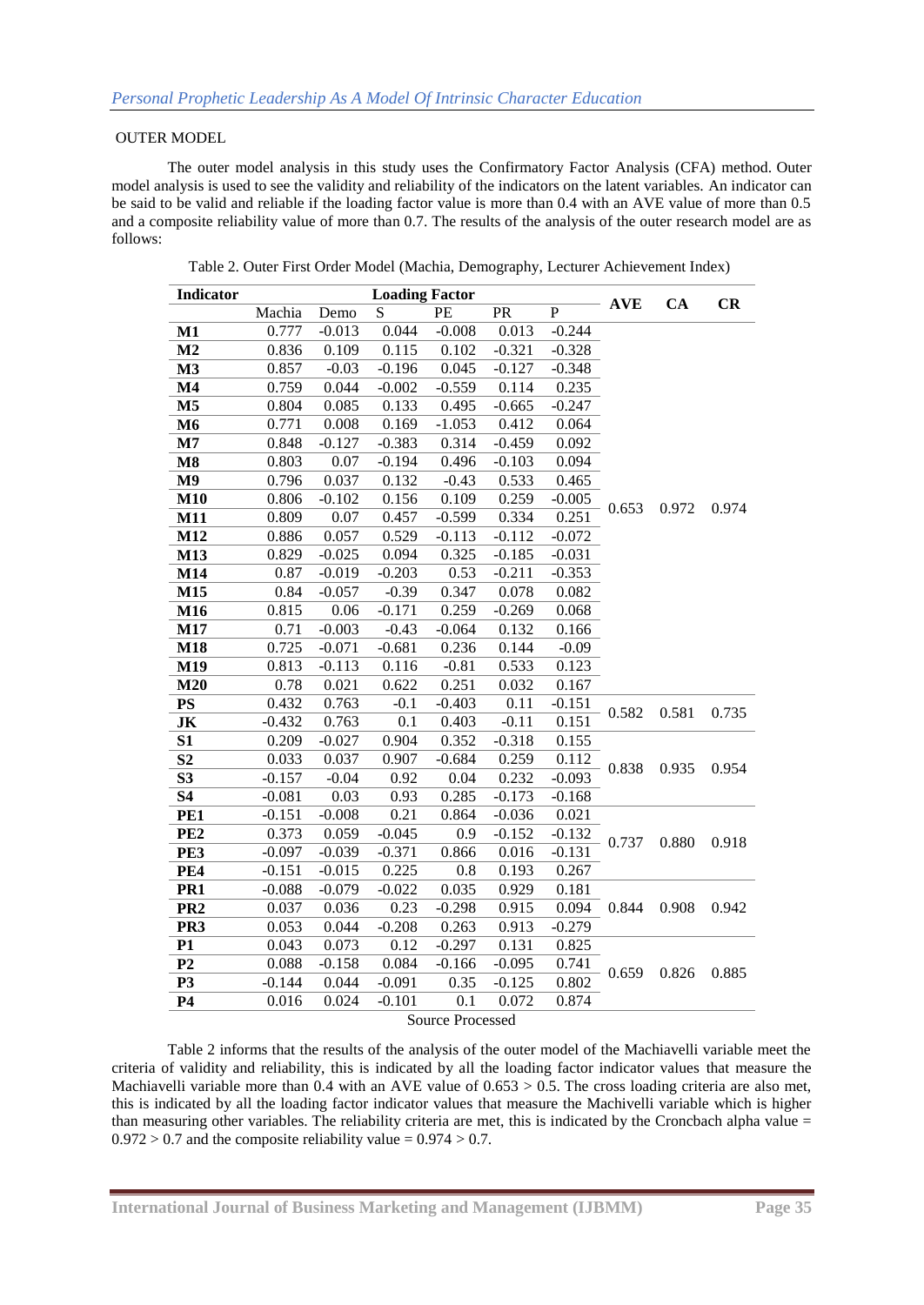Table 2 informs that the results of the analysis of the outer model of demographic variables meet the criteria of validity and reliability, this is indicated by all loading factor indicator values that measure demographic variables more than 0.4 with an AVE value of  $0.582 > 0.5$ . The cross loading criteria are also met, this is indicated by all the loading factor indicator values measuring demographic variables which are higher than measuring other variables. The reliability criteria are met, this is indicated by the Croncbach alpha value  $= 0.581$  $> 0.5$  and the composite reliability value =  $0.735 > 0.5$ .

Table 2 informs that the results of the analysis of the outer model of the social competence variable meet the criteria of validity and reliability, this is indicated by all the loading factor indicator values that measure the social competence variable more than 0.4 with an AVE value of 0.838 > 0.5. The cross loading criteria are also met, this is shown by all the loading factor indicator values that measure the social competence variable which is higher than measuring other variables. The reliability criteria are met, this is indicated by the Croncbach alpha value  $= 0.935 > 0.5$  and the composite reliability value  $= 0.954 > 0.5$ .

Table 2 informs that the results of the analysis of the outer model of the personality competence variable meet the criteria of validity and reliability, this is indicated by all the loading factor indicator values that measure the personality competence variable more than 0.4 with an AVE value of 0.737 > 0.5. The cross loading criteria are also met, this is indicated by all the loading factor indicator values that measure the personality competence variable which is higher than measuring other variables. The reliability criteria are met, this is indicated by the Croncbach alpha value =  $0.880 > 0.5$  and the composite reliability value =  $0.918 > 0.5$ .

Table 2 informs that the results of the analysis of the outer model of the professional competence variable meet the criteria of validity and reliability, this is indicated by all the loading factor indicator values that measure the professional competence variable more than 0.4 with an AVE value of  $0.844 > 0.5$ . The cross loading criteria are also met, this is indicated by all the loading factor indicator values that measure the professional competence variable which is higher than measuring other variables. The reliability criteria are met, this is indicated by the Croncbach alpha value =  $0.908 > 0.5$  and the composite reliability value =  $0.942 > 0.5$ .

Table 2 informs that the results of the analysis of the outer model of the pedagogic competence variable meet the criteria of validity and reliability, this is indicated by all the loading factor indicator values that measure the pedagogic competence variable more than 0.4 with an AVE value of  $0.659 > 0.5$ . The cross loading criteria are also met, this is shown by all the loading factor indicator values that measure the pedagogical competence variable which is higher than measuring other variables. The reliability criteria are met, this is indicated by the Croncbach alpha value =  $0.826 > 0.5$  and the composite reliability value =  $0.885 > 0.5$ .

| Indicator        |            |           |          |          | <b>Loading Factor</b> |          |            |            | <b>AVE</b> | <b>CA</b> | CR    |
|------------------|------------|-----------|----------|----------|-----------------------|----------|------------|------------|------------|-----------|-------|
|                  | <b>PEN</b> | <b>PR</b> | PG       | PI       | SID                   | AM       | <b>TAB</b> | <b>FAT</b> |            |           |       |
| PD1              | 0.764      | $-0.27$   | 0.066    | $-0.093$ | 0.325                 | 0.084    | 0.045      | $-0.128$   |            |           |       |
| PD <sub>2</sub>  | 0.877      | 0.172     | $-0.193$ | 0.069    | $-0.16$               | 0.079    | 0.052      | $-0.051$   | 0.662      | 0.742     | 0.909 |
| PD <sub>3</sub>  | 0.795      | 0.07      | 0.149    | 0.013    | $-0.136$              | $-0.169$ | $-0.101$   | 0.18       |            |           |       |
| PEN <sub>1</sub> | 0.201      | 0.875     | $-0.005$ | 0.085    | 0.045                 | 0.018    | $-0.238$   | 0.081      |            |           |       |
| PEN <sub>2</sub> | $-0.099$   | 0.904     | 0.023    | 0.085    | $-0.071$              | $-0.048$ | $-0.138$   | $-0.014$   | 0.769      | 0.850     | 0.854 |
| PEN <sub>3</sub> | $-0.101$   | 0.851     | $-0.02$  | $-0.178$ | 0.029                 | 0.032    | 0.392      | $-0.069$   |            |           |       |
|                  |            |           |          |          |                       |          |            |            |            |           |       |
| PG1              | 0.181      | 0.084     | 0.886    | $-0.056$ | 0.183                 | 0.035    | 0.039      | 0.19       |            |           |       |
| PG <sub>2</sub>  | $-0.024$   | 0.236     | 0.902    | $-0.024$ | $-0.192$              | 0.143    | $-0.278$   | 0.091      | 0.762      | 0.843     | 0.905 |
|                  |            |           |          |          |                       |          |            |            |            |           |       |
| PG3              | $-0.168$   | 0.168     | 0.828    | 0.086    | 0.014                 | $-0.193$ | 0.261      | $-0.303$   |            |           |       |
| PJ1              | $-0.16$    | 0.123     | 0.152    | 0.9      | $-0.236$              | 0.11     | $-0.012$   | 0.151      |            |           |       |
|                  |            |           |          |          |                       |          |            |            |            |           |       |
| PJ <sub>2</sub>  | 0.053      | 0.011     | 0.117    | 0.869    | $-0.399$              | 0.149    | 0.115      | $-0.313$   | 0.751      | 0.834     | 0.900 |
|                  |            |           |          |          |                       |          |            |            |            |           |       |
| PJ3              | 0.118      | 0.122     | $-0.288$ | 0.829    | 0.674                 | $-0.276$ | $-0.108$   | 0.164      |            |           |       |
|                  |            |           |          |          |                       |          |            |            |            |           |       |
| SID1             | $-0.014$   | 0.142     | $-0.435$ | 0.377    | 0.785                 | $-0.289$ | 0.017      | 0.141      |            |           |       |
|                  |            |           |          |          |                       |          |            |            | 0.671      | 0.753     | 0.859 |
| SID <sub>2</sub> | $-0.283$   | 0.022     | 0.085    | 0.081    | 0.885                 | $-0.077$ | 0.074      | $-0.122$   |            |           |       |
| SID <sub>3</sub> | 0.334      | 0.167     | 0.34     | $-0.469$ | 0.784                 | 0.377    | $-0.101$   | $-0.003$   |            |           |       |
| AM1              | 0.087      |           | 0.235    | $-0.124$ | 0.188                 | 0.893    | $-0.087$   | 0.07       | 0.815      | 0.887     | 0.930 |

Table 3. Outer Model First Order (Productivity & Prophet Leadership)

**International Journal of Business Marketing and Management (IJBMM) Page 36**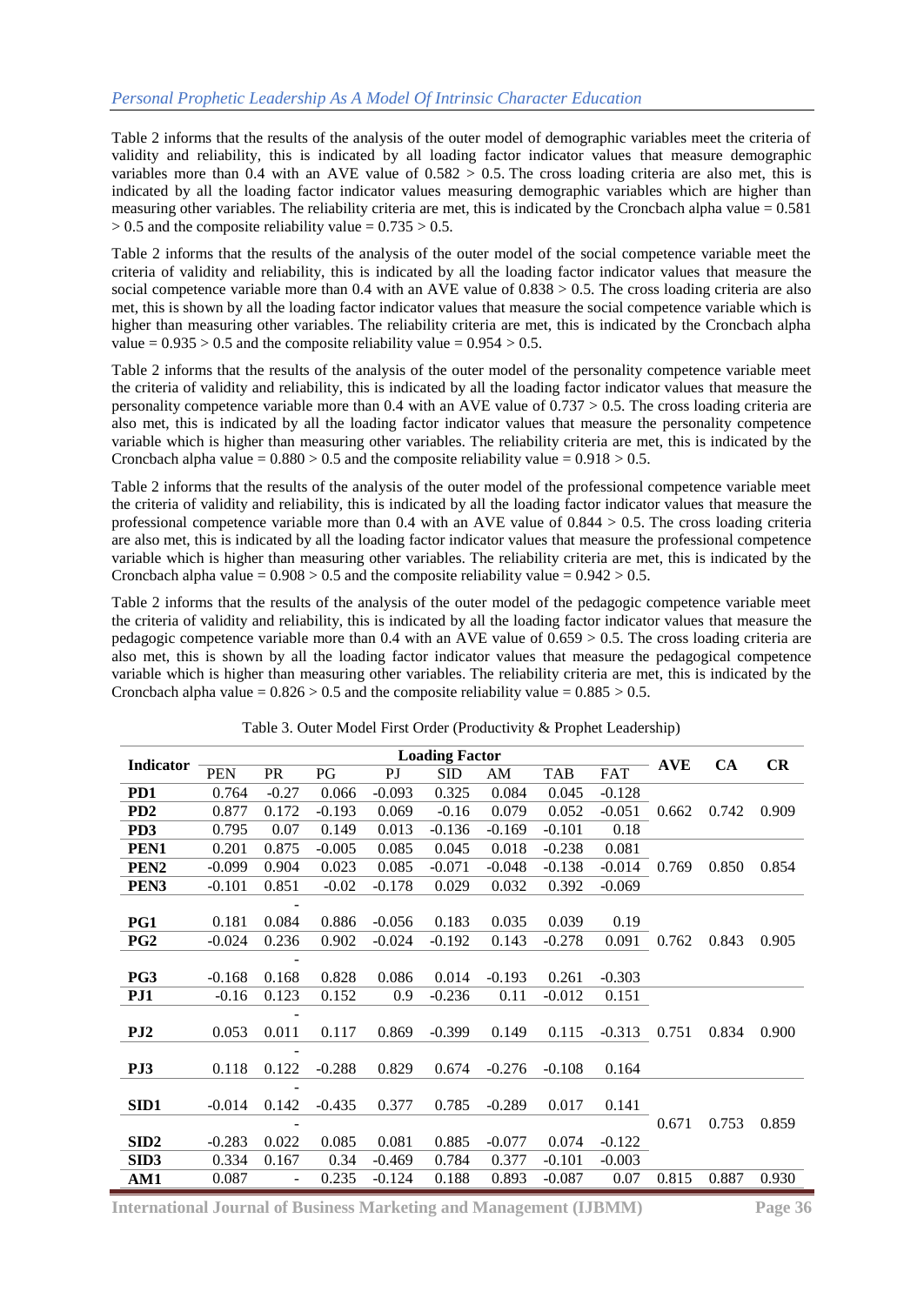| Personal Prophetic Leadership As A Model Of Intrinsic Character Education |  |  |  |  |
|---------------------------------------------------------------------------|--|--|--|--|
|---------------------------------------------------------------------------|--|--|--|--|

|      |                  | 0.047           |          |          |          |          |          |          |       |       |       |       |
|------|------------------|-----------------|----------|----------|----------|----------|----------|----------|-------|-------|-------|-------|
| AM2  | $-0.028$         | 0.069           | $-0.067$ | $-0.033$ | $-0.076$ | 0.908    | $-0.113$ | $-0.094$ |       |       |       |       |
|      |                  | $\qquad \qquad$ |          |          |          |          |          |          |       |       |       |       |
| AM3  | $-0.057$         | 0.022           | $-0.164$ | 0.156    | $-0.109$ | 0.908    | 0.198    | 0.025    |       |       |       |       |
|      |                  | $\qquad \qquad$ |          |          |          |          |          |          |       |       |       |       |
| TAB1 | 0.184            | 0.344           | $-0.088$ | 0.101    | $-0.018$ | 0.265    | 0.924    | $-0.194$ |       |       |       |       |
| TAB2 | $-0.134$         | 0.454           | $-0.026$ | 0.103    | $-0.193$ | $-0.008$ | 0.88     | 0.105    | 0.816 |       | 0.887 | 0.930 |
| TAB3 | $-0.058$         | $-0.09$         | 0.115    | $-0.203$ | 0.206    | $-0.263$ | 0.905    | 0.096    |       |       |       |       |
| FAT1 | 0.195            | 0.123           | 0.066    | 0.048    | 0.045    | 0.092    | 0.182    | 0.883    |       |       |       |       |
| FAT2 | $-0.169$         | 0.16            | $-0.262$ | $-0.005$ | 0.252    | $-0.237$ | $-0.151$ | 0.85     | 0.759 | 0.841 | 0.904 |       |
|      |                  | $\qquad \qquad$ |          |          |          |          |          |          |       |       |       |       |
| FAT3 | $-0.032$         | 0.278           | 0.187    | $-0.044$ | $-0.289$ | 0.137    | $-0.037$ | 0.879    |       |       |       |       |
|      | Source Processed |                 |          |          |          |          |          |          |       |       |       |       |

Table 3 informs that the results of the analysis of the outer model of the education variable meet the criteria of validity and reliability, this is indicated by all the loading factor indicator values that measure the educational competence variable more than 0.4 with an AVE value of  $0.742 > 0.5$ . The cross loading criteria are also met, this is shown by all the loading factor indicator values that measure the pedagogic competence variable which is higher than measuring other variables. The reliability criteria are met, this is indicated by the Croncbach alpha value  $= 0.742 > 0.5$  and the composite reliability value  $= 0.909 > 0.5$ .

Table 3 informs that the results of the analysis of the outer model of the research variables meet the criteria of validity and reliability, this is indicated by all the loading factor indicator values that measure research variables more than 0.4 with an AVE value of  $0.769 > 0.5$ . The cross loading criteria are also met, this is indicated by all the loading factor indicator values that measure the education variable which is higher than measuring other variables. The reliability criteria are met, this is indicated by the Croncbach alpha value =  $0.850 > 0.5$  and the composite reliability value  $= 0.854 > 0.5$ .

Table 3 informs that the results of the analysis of the outer model of the service variable meet the criteria of validity and reliability, this is indicated by all the loading factor indicator values that measure the devotion variable more than 0.4 with an AVE value of  $0.762 > 0.5$ . The cross loading criteria are also met, this is shown by all the loading factor indicator values that measure the dedication variable which is higher than measuring other variables. The reliability criteria are met, this is indicated by the Croncbach alpha value  $= 0.843 > 0.5$  and the composite reliability value  $= 0.905 > 0.5$ .

Table 3 informs that the results of the analysis of the outer model of the supporting variables meet the criteria of validity and reliability, this is indicated by all the loading factor indicator values that measure the supporting variables more than 0.4 with an AVE value of  $0.0751 > 0.5$ . The cross loading criteria are also met, this is indicated by all the loading factor indicator values that measure the supporting variables which are higher than measuring other variables. The reliability criteria are met, this is indicated by the Croncbach alpha value  $= 0.834$  $> 0.5$  and the composite reliability value =  $0.900 > 0.5$ .

Table 3 informs that the results of the analysis of the outer model of the sidiq variable meet the criteria of validity and reliability, this is indicated by all the loading factor indicator values that measure the sidiq variable more than 0.4 with an AVE value of  $0.671 > 0.5$ . The cross loading criteria are also met, this is shown by all the loading factor indicator values that measure the sidiq variable which is higher than measuring other variables. The reliability criteria are met, this is indicated by the Croncbach alpha value =  $0.753 > 0.5$  and the composite reliability value  $= 0.859 > 0.5$ .

Table 3 informs that the results of the analysis of the outer model of the trust variable meet the criteria of validity and reliability, this is indicated by all the loading factor indicator values that measure the trust variable more than 0.4 with an AVE value of  $0.815 > 0.5$ . The cross loading criteria are also met, this is indicated by all the loading factor indicator values that measure the trust variable which is higher than measuring other variables. The reliability criteria are met, this is indicated by the Croncbach alpha value =  $0.887 > 0.5$  and the composite reliability value  $= 0.930 > 0.5$ .

Table 3 informs that the results of the analysis of the outer model of the tabligh variable meet the criteria of validity and reliability, this is indicated by all the loading factor indicator values that measure the tabligh variable more than  $0.4$  with an AVE value of  $0.816 > 0.5$ . The cross loading criteria are also met, this is indicated by all the loading factor indicator values that measure the tabligh variable which is higher than measuring other variables. The reliability criteria are met, this is indicated by the Croncbach alpha value  $= 0.887$  $> 0.5$  and the composite reliability value =  $0.930 > 0.5$ .

**International Journal of Business Marketing and Management (IJBMM) Page 37**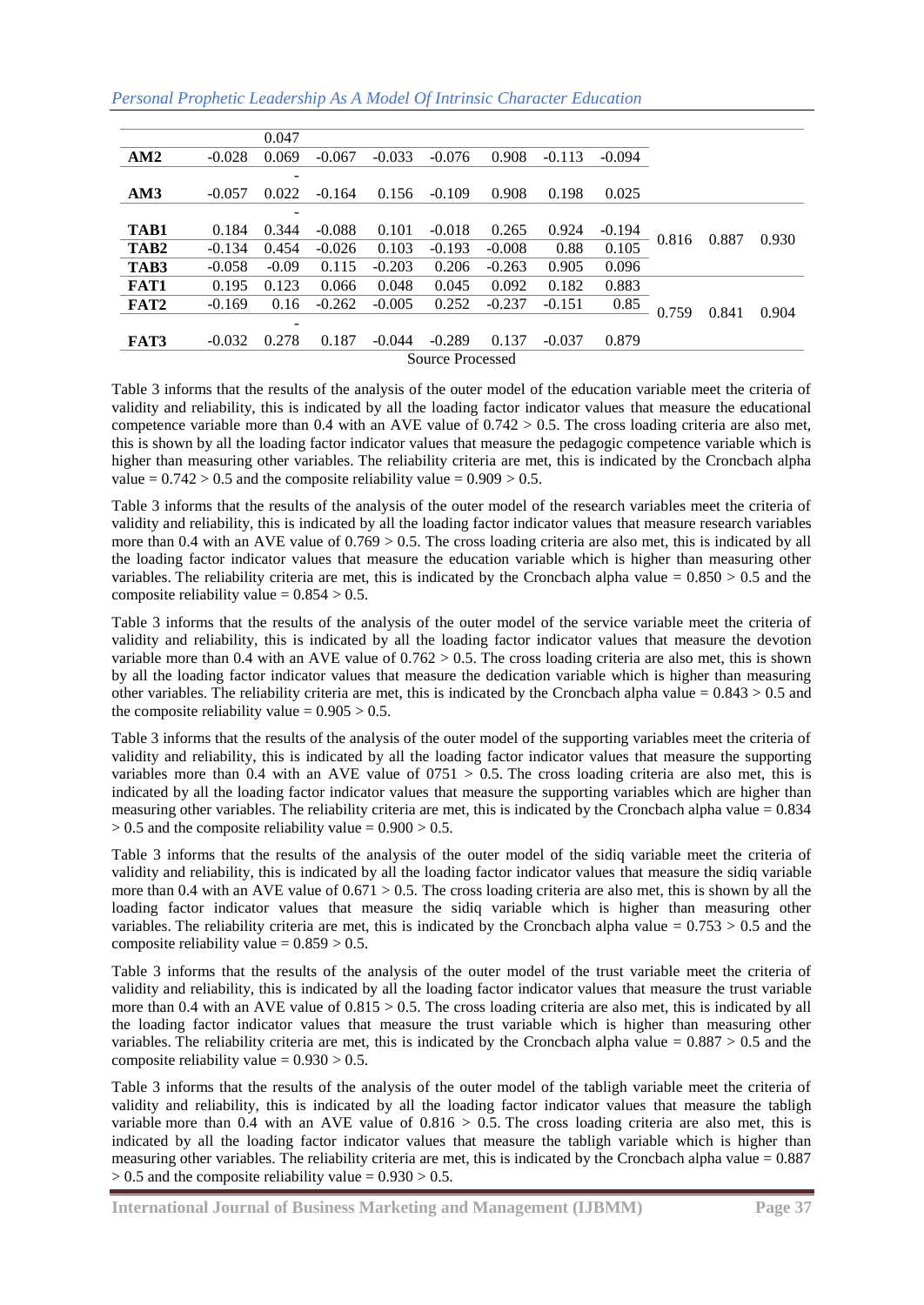Table 3 informs that the results of the analysis of the outer model of the fatonah variable meet the criteria of validity and reliability, this is indicated by all the loading factor indicator values that measure the fatonah variable more than 0.4 with an AVE value of  $0.759 > 0.5$ . The cross loading criteria are also met, this is indicated by all the loading factor indicator values that measure the fatonah variable which is higher than measuring other variables. The reliability criteria are met, this is indicated by the Croncbach alpha value  $= 0.841$  $> 0.5$  and the composite reliability value =  $0.904 > 0.5$ .

| Indicator           | <b>Loading Factor</b> |              |          |                         |                  |       | <b>CA</b> | <b>CR</b> | $\mathbf{R}$  |
|---------------------|-----------------------|--------------|----------|-------------------------|------------------|-------|-----------|-----------|---------------|
|                     | LAI                   | MA           | Proph.L  | Prod                    | Demo             |       |           |           | <b>Square</b> |
| $Iv_S$              | 0.948                 | 0.848        | $-0.001$ | $\theta$                | $\mathbf{0}$     | 0.697 | 0.697     | 0.851     | 0.821         |
| $Iv_P$              | 0.535                 | $-162.98$    | 0.014    | 0.199                   | $\boldsymbol{0}$ |       |           |           |               |
| $Iv$ $PE$           | 0.959                 | $-40.452$    | 0.004    | 0.049                   | $\boldsymbol{0}$ |       |           |           |               |
| lv PR               | 0.957                 | $-0.23$      | $\theta$ | $\theta$                | $\Omega$         |       |           |           |               |
| lv Mach             | $\theta$              |              | $\theta$ | $\Omega$                | $\mathbf{0}$     | 1     | 1         | 1         | 0.037         |
| $Iv_SID$            | 0.211                 | $-65.83$     | 0.894    | 0.021                   | $\Omega$         | 0.834 | 0.934     | 0.953     |               |
| $Iv_AM$             | 0.016                 | 2.565        | 0.925    | $\Omega$                | $\mathbf{0}$     |       |           |           |               |
| $Iv_TAB$            | 0.085                 | 5.775        | 0.919    |                         | $\Omega$         |       |           |           |               |
|                     |                       |              |          | 0.001                   |                  |       |           |           |               |
| $Iv_FAT$            |                       | 55.986       | 0.914    |                         | $\Omega$         |       |           |           |               |
|                     | 0.308                 |              |          | 0.019                   |                  |       |           |           |               |
| $Iv$ <sub>-PD</sub> | 1.48                  | 338.432      | $-0.702$ | 0.893                   | $\mathbf{0}$     | 0.799 | 0.916     | 0.941     | 0.742         |
| lv_PEN              |                       | $-30.905$    | $-0.101$ | 0.905                   | $\Omega$         |       |           |           |               |
|                     | 0.344                 |              |          |                         |                  |       |           |           |               |
| $Iv_P G$            |                       | $-193.52$    | $-0.166$ | 0.903                   | $\Omega$         |       |           |           |               |
|                     | 0.239                 |              |          |                         |                  |       |           |           |               |
| $Iv$ $PI$           |                       | $-113.53$    | 0.992    | 0.875                   | $\overline{0}$   |       |           |           |               |
|                     | 0.908                 |              |          |                         |                  |       |           |           |               |
| ly Demo             | $\overline{0}$        | $\mathbf{0}$ | $\theta$ | $\Omega$                | 1                | 1     | 1         | 1         |               |
|                     |                       |              |          | <b>Source Processed</b> |                  |       |           |           |               |

| Table 4. Outer Model Second Order |  |  |
|-----------------------------------|--|--|
|                                   |  |  |

Table 4 informs that the results of the analysis of the second order variable performance index of lecturers meet the criteria of validity and reliability, this is indicated by all the loading factor indicator values that measure the lecturer's achievement index variable more than  $0.4$  with an AVE value of  $0.697 > 0.5$ . The cross loading criteria are also met, this is shown by all the loading factor indicator values that measure the lecturer's achievement index variable which is higher than measuring other variables. The reliability criteria are met, this is indicated by the Croncbach alpha value =  $0.697 > 0.5$  and the composite reliability value =  $0.851 > 0.5$ .

Table 4 informs that the results of the analysis of the second order variable prophet leadership outer model meet the criteria of validity and reliability, this is shown by all the loading factor indicator values that measure prophet leadership more than 0.4 with an AVE value of 0.834 > 0.5. The cross loading criteria are also met, this is shown by all the loading factor indicator values that measure the prophet leadership variable which is higher than measuring other variables. The reliability criteria are met, this is indicated by the Croncbach alpha value  $=$  $0.934 > 0.5$  and the composite reliability value =  $0.953 > 0.5$ .

Table 4 informs that the results of the analysis of the second order variable productivity outer model meet the criteria of validity and reliability, this is indicated by all loading factor indicator values that measure productivity more than 0.4 with  $AVE = 0.799 > 0.5$ . The cross loading criteria are also met, this is indicated by all the loading factor indicator values that measure the productivity variable which is higher than measuring other variables. The reliability criteria are met, this is indicated by the Croncbach alpha value =  $0.916 > 0.5$  and the composite reliability value  $= 0.941 > 0.5$ .

#### INNER MODEL

Analysis of the inner model to see the relationship between the latent variables. The inner union model in this study uses the t-test, where the test criteria are based on the p-value. If the p value between latent variables is less than alpha  $= 0.05$ , it can be concluded that these variables have a significant effect. This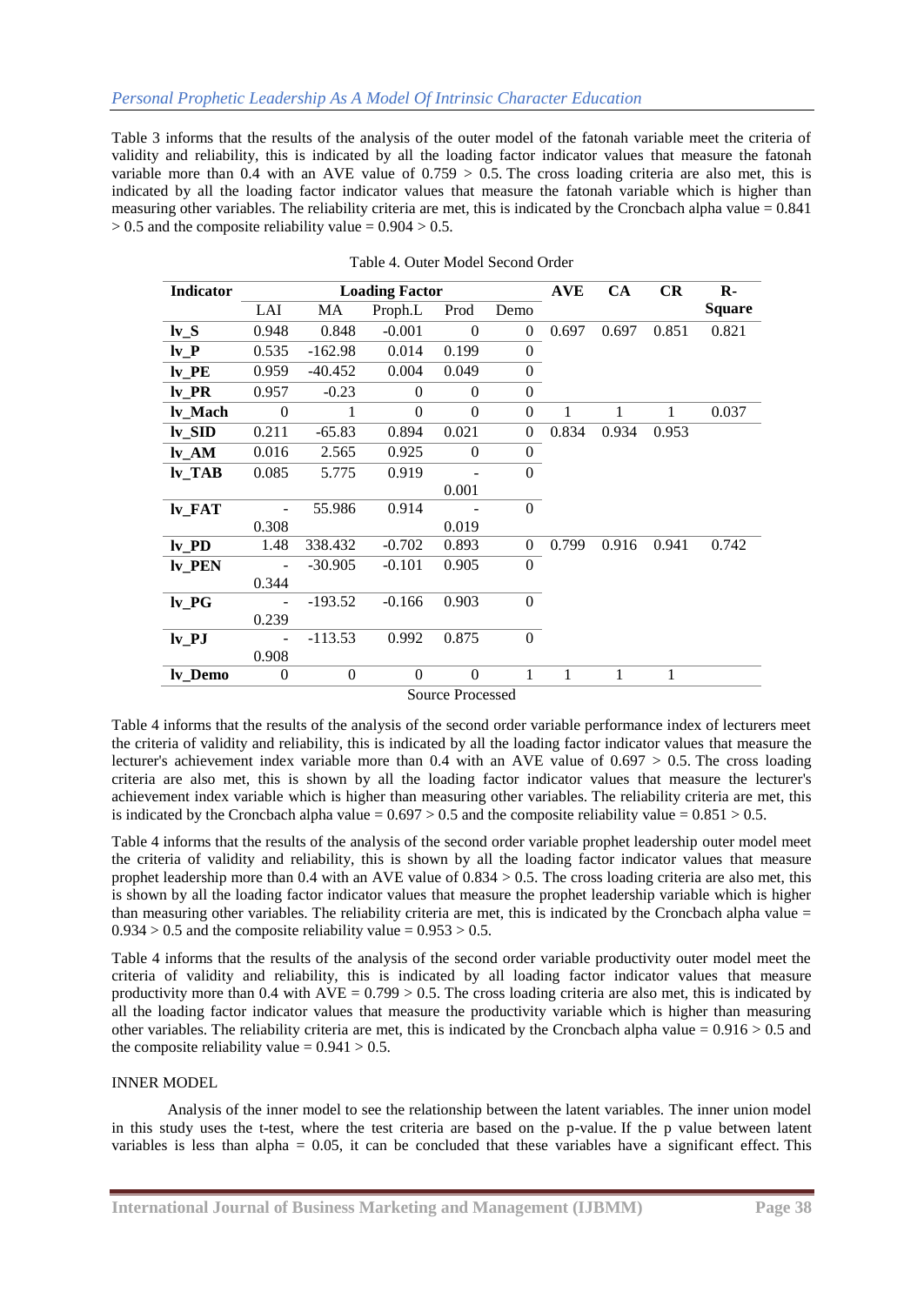analysis is also used to answer the research hypotheses that have been formed. A hypothesis is accepted if the pvalue <0.05 and vice versa. The results of the inner model analysis are as follows:



Figure 1. Structural Equation Modeling Second Order

| Table 5. Inner Model |  |  |
|----------------------|--|--|
|----------------------|--|--|

| <b>RELATIONSHIP BETWEEN</b>                     | <b>PATH</b>        | <b>PVALUE</b> | <b>INFORMATION</b> |
|-------------------------------------------------|--------------------|---------------|--------------------|
| <b>VARIABLES</b>                                | <b>COEFFICIENT</b> |               |                    |
| Prof.L --> Machia                               | $-0.193$           | 0.022         | Take effect        |
| $Prot.L \longrightarrow Lai$                    | $-0.058$           | 0.277         | No effect          |
| <b>Prof.L</b> -->Product                        | 0.871              | < 0.001       | Take effect        |
| Machia--> Lai                                   | 0.894              | < 0.001       | Take effect        |
| Machia-->Product                                | 0.043              | 0.332         | No effect          |
| Lai->Product                                    | 0.026              | 0.396         | No effect          |
| <b>Proph.L Moderation Demo --</b>               | 0.009              | 0.465         | No effect          |
| $>$ Product                                     |                    |               |                    |
| Lai Moderation Demo -->Product                  | 0.037              | 0.354         | No effect          |
| <b>Machia Moderation Demo --</b><br>$>$ Product | $-0.076$           | 0.219         | No effect          |
|                                                 |                    |               |                    |

Source Processed

Table 5 and Figure 1 inform that of the 6 relationships between variables there are only 3 relationships between variables that have a significant effect, namely, the influence of Prophet Leadership on Machiavelli, the influence of Prophet Leadership on productivity and Machiavelli's influence on the lecturer achievement index, this is shown by the p-value < 0.05. 3 relationships between variables that have no effect, among others, Prophet Leadership on Lecturer Achievement Index, Machiavelli on Lecturer Achievement Index, Machiavelli on Productivity, this is indicated by a p value > 0.05. In the moderation test, Table 5 and Figure 1 inform that Demography does not moderate Prophet Leadership on Productivity, Demography does not Moderate Lecturer Achievement Index on Productivity and Demography does not Moderate Machiavelli on Productivity, this is indicated by a pvalue  $> 0.05$ .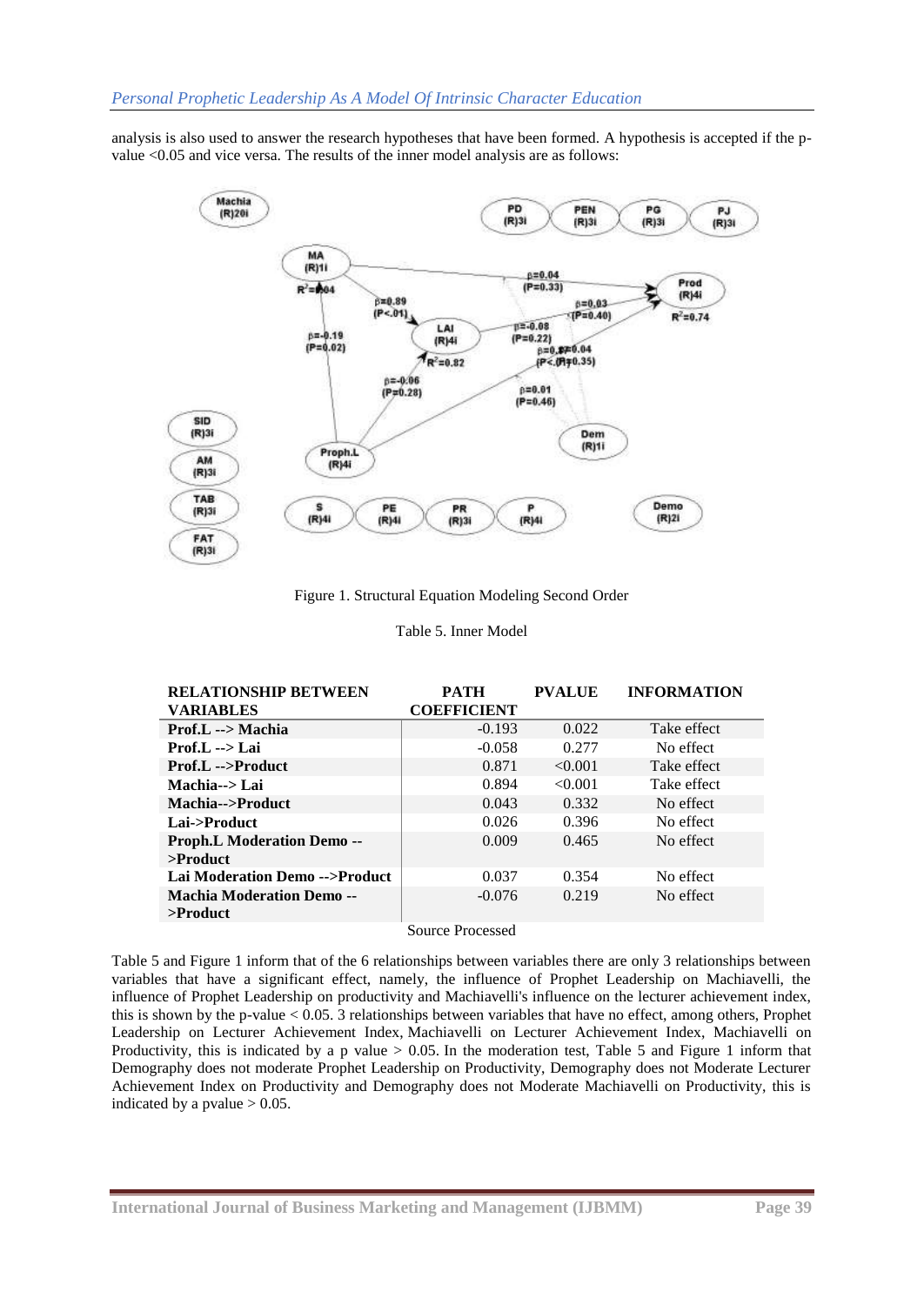# **II. Discussion**

### PROPHET LEADERSHIP AGAINST MACHIAVELLI

The results of the hypothesis test show that the relationship between the prophet leadership variable and Machiavelli shows a path coefficient value of -0.193 with a p-value of 0.022, a p-value of less than alpha =  $0.05$ , this indicates that prophet leadership has a negative effect on Machiavelli which means that it is in accordance with the first hypothesis where the better the application of leadership will reduce one's Machiavelli nature so that a positive Machiavelli is formed. It can be concluded that **hypothesis 1 is accepted**

Prophetic leadership or prophetic leadership is one's ability to influence others to achieve goals as the prophets and prophets did (Adz-Dzakiey, 2005). Prophetic social science proposes changes based on certain ethical and prophetic ideals (in this case Islamic ethics), which reorients epistemology, namely the reorientation of modes of thought and fashion. of inquiry that the source of knowledge is not only from reason and empirical, but also from revelation. Thus, the notion of prophetic leadership here is the ability of a person to influence others in achieving goals, with the pattern carried out by the prophet (prophet). The strength of this prophetic leadership, according to Hendrawan (2009:158), lies in the spiritual condition of the leader. That is, a prophetic leader is someone who has finished leading himself. Thus, efforts to influence others, to borrow the term Hsu, is a process of leading by example or leading by example (Budiharto and Himam, 2005: 142).

Machiavellianism is a belief or perception that will form a personality that underlies attitudes in dealing with other people. Someone who has a high Machiavellian personality is seen as relatively aggressive and has a strong desire to achieve "personal success" even at the expense of morality or ethics (Geis et al., 1970).

With a prophetic leadership spirit (Sidig, Tabligh, Amanah and Fathanah) it will reduce Machiavelli's character as a lecturer so that it forms a character who still has the desire to work but has integrity and is in accordance with the prophetic nature, namely, Sidig, Tabligh, Amanah and Fathanah.

## PROPHET LEADERSHIP ON LECTURER ACHIEVEMENT INDEX

The results of the hypothesis test show that the relationship between the prophet leadership variable and the Lecturer Achievement Index shows a path coefficient value of -0.058 with a p-value of 0.277, a p-value of more than alpha = 0.05, this indicates that prophet leadership has no effect on the Lecturer Achievement Index, which means it is not in accordance with second hypothesis. It can be concluded that **hypothesis 2 is accepted**

Prophetic leadership or prophetic leadership is one's ability to influence others to achieve goals as the prophets and prophets did (Adz-Dzakiey, 2005). Prophetic social science proposes changes based on certain ethical and prophetic ideals (in this case Islamic ethics), which reorients epistemology, namely the reorientation of modes of thought and fashion. of inquiry that the source of knowledge is not only from reason and empirical, but also from revelation. Thus, the notion of prophetic leadership here is the ability of a person to influence others in achieving goals, with the pattern carried out by the prophet (prophet). The strength of this prophetic leadership, according to Hendrawan (2009:158), lies in the spiritual condition of the leader. That is, a prophetic leader is someone who has finished leading himself. Thus, efforts to influence others, to borrow the term Hsu, is a process of leading by example or leading by example (Budiharto and Himam, 2005: 142).

Pedagogic competence is an individual's ability to a coordinated and synergized combination of tangible resources (such as teaching materials such as books, articles, software technology, and hardware) and intangible resources (such as knowledge, skills, experience to achieve learning efficiency, and or activities in pedagogics (Madhavaram & Lavarie in Suciu, 2011).According to Rahman (2014) pedagogical competence is the ability to manage learning, which includes planning, implementing and evaluating student learning outcomes. This competency must be possessed by every teacher to achieve success in learning and teaching activities.Pedagogic competence is an ability related to understanding students and managing educational and dialogical learning (Judges 2015; Lauerman & Konig, 2016; Nallitawati, 2019).In addition, pedagogical competence is the ability to manage student learning who missed include understanding students, designing and implementing learning, evaluating learning outcomes, and developing students to actualize their various potentials (Lestari and Purwanti, 2018).

With a prophetic leadership spirit (sidig, tabligh, Amanah and fathanah) will increase does not guarantee every lecturer to improve the Lecturer Achievement Index because because prophetic nature only forms social and personality competencies, there are professional competencies that must be developed specifically to improve the Lecturer Achievement Index a lecturer.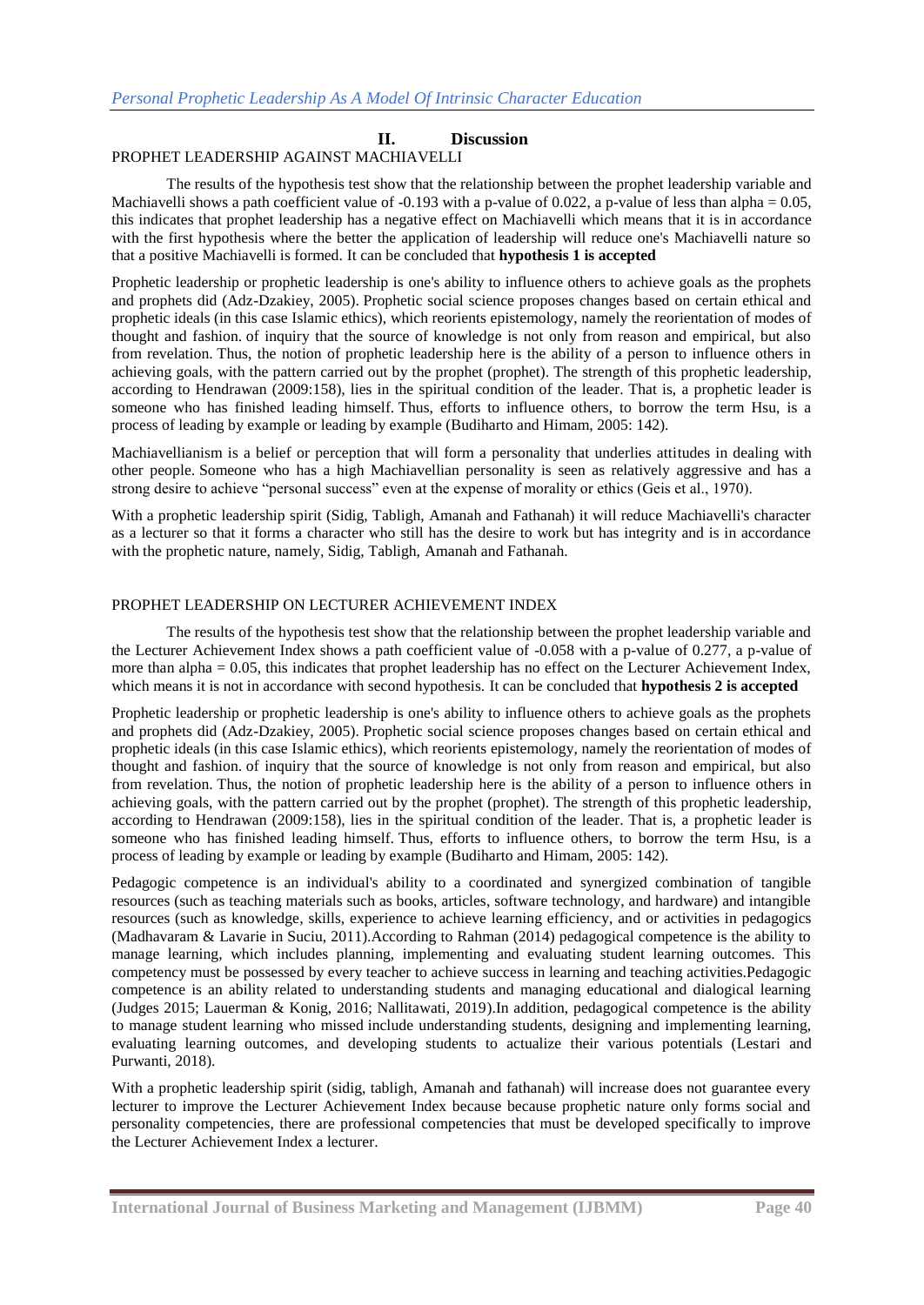### PROPHET LEADERSHIP ON PRODUCTIVITY

The results of the hypothesis test show that the relationship between the prophet leadership variable and Machiavelli shows a path coefficient value of 0.871 with a p-value  $< 0.001$ , the p-value is less than alpha = 0.05, this indicates that prophet leadership has a positive effect on productivity which means that it is in accordance with the third hypothesis where the better the application of leadership will be more and more binding to reduce one's Machiavelli nature so that a positive Machiavelli is formed. It can be concluded that hypothesis 3 is accepted

Prophetic leadership or prophetic leadership is one's ability to influence others to achieve goals as the prophets and prophets did (Adz-Dzakiey, 2005). Prophetic social science proposes changes based on certain ethical and prophetic ideals (in this case Islamic ethics), which reorients epistemology, namely the reorientation of modes of thought and fashion. of inquiry that the source of knowledge is not only from reason and empirical, but also from revelation. Thus, the notion of prophetic leadership here is the ability of a person to influence others in achieving goals, with the pattern carried out by the prophet (prophet). The strength of this prophetic leadership, according to Hendrawan (2009:158), lies in the spiritual condition of the leader. That is, a prophetic leader is someone who has finished leading himself. Thus, efforts to influence others, to borrow the term Hsu, is a process of leading by example or leading by example (Budiharto and Himam, 2005: 142).

Lecturer productivity is the performance of lecturers in carrying out the tridharma of higher education. Based on RI Law No. 12 of 2012 Article 1 paragraph 9, Tridharma is the obligation of Higher Education to organize education, research, and community service. The Tridharma of Higher Education is not only the responsibility of students. All lecturers (educators), as well as people involved in the learning process (academics) have the same responsibility. The Tridharma of Higher Education includes education, research, community service and other supporting activities supported by the expertise of the lecturer so that it can provide added value to the lecturer.

With a prophetic leadership spirit (sidig, tabligh, Amanah and fathanah) it will increase lecturer productivity, because with a leadership spirit in a lecturer who is fostered sustainably, a lecturer will indirectly create an analogous integrity from sidiq, full of responsibility for carrying out The tridharma of higher education is analogous to the nature of Amanah, being a good medium of transformation analogous to the nature of tabligh, having an intelligent, intellectual and insightful mind is an analogue of the nature of fathanah.

### MACHIAVELLI ON LECTURER ACHIEVEMENT INDEX

The results of the hypothesis test show that the relationship between the Machiavelli variable and the Lecturer Achievement Index shows a path coefficient value of 0.894 with a p-value  $\langle 0.001 \text{ p-value } \text{less than}$ alpha = 0.05, this indicates that Machiavelli has a positive effect on the Lecturer Achievement Index which means it is in accordance with the fourth hypothesis where the higher the Machiavelli trait a person has, the higher the Lecturer Achievement Index. It can be concluded that hypothesis 4 is accepted

Machiavelli also stated that in every human being there are irrational interests. Humans can be swayed in their own emotions. Therefore, every human being can actually form the general opinion of his community, if the human being understands how to mobilize emotions from oneself, so that they are always stronger. In such a context, one must notice that moral reasons are not necessary if the mind behaves as if it were moralistic, but that in the end, all that is done must be for its own sake. Machiavelli also said that if a person's desire is to be perpetuated, it is not law that can answer that interest. The law according to Machiavelli is considered a moralistic thing, because it provides sanctions for every violation, but it does not necessarily guarantee that one's wishes will last forever.

Pedagogic competence is an individual's ability to a coordinated and synergized combination of tangible resources (such as teaching materials such as books, articles, software technology, and hardware) and intangible resources (such as knowledge, skills, experience to achieve learning efficiency, and or activities in pedagogics (Madhavaram & Lavarie in Suciu, 2011).According to Rahman (2014) pedagogical competence is the ability to manage learning, which includes planning, implementing and evaluating student learning outcomes. This competency must be possessed by every teacher to achieve success in learning and teaching activities.Pedagogic competence is an ability related to understanding students and managing educational and dialogical learning (Judges 2015; Lauerman & Konig, 2016; Nallitawati, 2019).In addition, pedagogical competence is the ability to manage student learning who missed include understanding students, designing and implementing learning, evaluating learning outcomes, and developing students to actualize their various potentials (Lestari and Purwanti, 2018).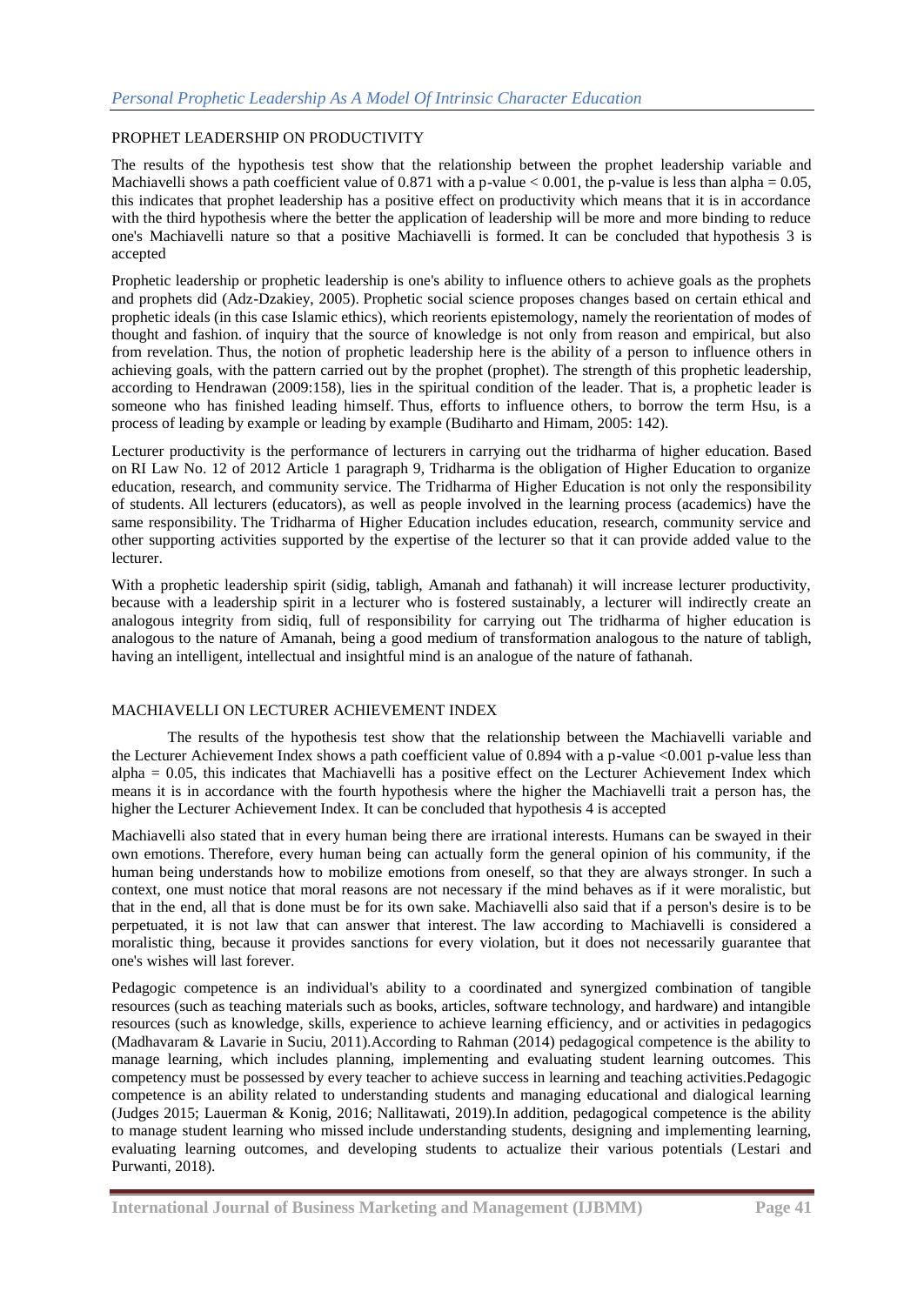The high Machiavelli trait has a good side that can increase the Lecturer Achievement Index **.** Someone who has a high Machiavelli trait will focus on his goals by trying all means so that what he wants tends to be achieved. Someone who has a high Maciavelli trait has clear targets, plans, implementation strategies and time frames to improve the Lecturer Achievement Index.

# MACHIAVELLI ON PRODUCTIVITY

The results of the hypothesis test show that the relationship between the Machiavelli variable and productivity shows a path coefficient value of 0.894 with a p-value of  $\langle 0.001,$  p-value less than alpha = 0.05, this indicates that Machiavelli has a positive effect on productivity which means that it is in accordance with the fifth hypothesis where the higher the nature of the one's machiavelli increases one's productivity. It can be concluded that hypothesis 5 is accepted

Machiavelli also stated that in every human being there are irrational interests. Humans can be swayed in their own emotions. Therefore, every human being can actually form the general opinion of his community, if the human being understands how to mobilize emotions from oneself, so that they are always stronger. In such a context, one must notice that moral reasons are not necessary if the mind behaves as if it were moralistic, but that in the end, all that is done must be for its own sake. Machiavelli also said that if a person's desire is to be perpetuated, it is not law that can answer that interest. The law according to Machiavelli is considered a moralistic thing, because it provides sanctions for every violation, but it does not necessarily guarantee that one's wishes will last forever.

Lecturer productivity is the performance of lecturers in carrying out the tridharma of higher education. Based on RI Law No. 12 of 2012 Article 1 paragraph 9, Tridharma is the obligation of Higher Education to organize education, research, and community service. The Tridharma of Higher Education is not only the responsibility of students. All lecturers (educators), as well as people involved in the learning process (academics) have the same responsibility. The Tridharma of Higher Education includes education, research, community service and other supporting activities supported by the expertise of the lecturer so that it can provide added value to the lecturer.

A high Machiavelli trait has a good side that can increase a lecturer's productivity, a lecturer's productivity is seen from someone who has a high Machiavelli trait will focus on his goals by trying all means so that what he wants tends to be achieved. Someone who has a high level of maciavelli has a clear target, plan, strategy implementation and time frame to increase their productivity.

# LECTURER ACHIEVEMENT INDEX ON PRODUCTIVITY

The results of the hypothesis test show that the relationship between the Lecturer Achievement Index variable and productivity shows the path coefficient value of 0.026 with a p-value of 0.396, the p-value is less than alpha  $= 0.05$ , this indicates that the Lecturer Achievement Index has no effect on productivity, which means it is not in accordance with the sixth hypothesis. . It can be concluded that **hypothesis 6 is rejected.**

Pedagogic competence is an individual's ability to a coordinated and synergized combination of tangible resources (such as teaching materials such as books, articles, software technology, and hardware) and intangible resources (such as knowledge, skills, experience to achieve learning efficiency, and or activities in pedagogics (Madhavaram & Lavarie in Suciu, 2011).According to Rahman (2014) pedagogical competence is the ability to manage learning, which includes planning, implementing and evaluating student learning outcomes. This competency must be possessed by every teacher to achieve success in learning and teaching activities.Pedagogic competence is an ability related to understanding students and managing educational and dialogical learning (Judges 2015; Lauerman & Konig, 2016; Nallitawati, 2019).In addition, pedagogical competence is the ability to manage student learning who missed include understanding students, designing and implementing learning, evaluating learning outcomes, and developing students to actualize their various potentials (Lestari and Purwanti, 2018).

Lecturer productivity is the performance of lecturers in carrying out the tridharma of higher education. Based on RI Law No. 12 of 2012 Article 1 paragraph 9, Tridharma is the obligation of Higher Education to organize education, research, and community service. The Tridharma of Higher Education is not only the responsibility of students. All lecturers (educators), as well as people involved in the learning process (academics) have the same responsibility. The Tridharma of Higher Education includes education, research, community service and other supporting activities supported by the expertise of the lecturer so that it can provide added value to the lecturer.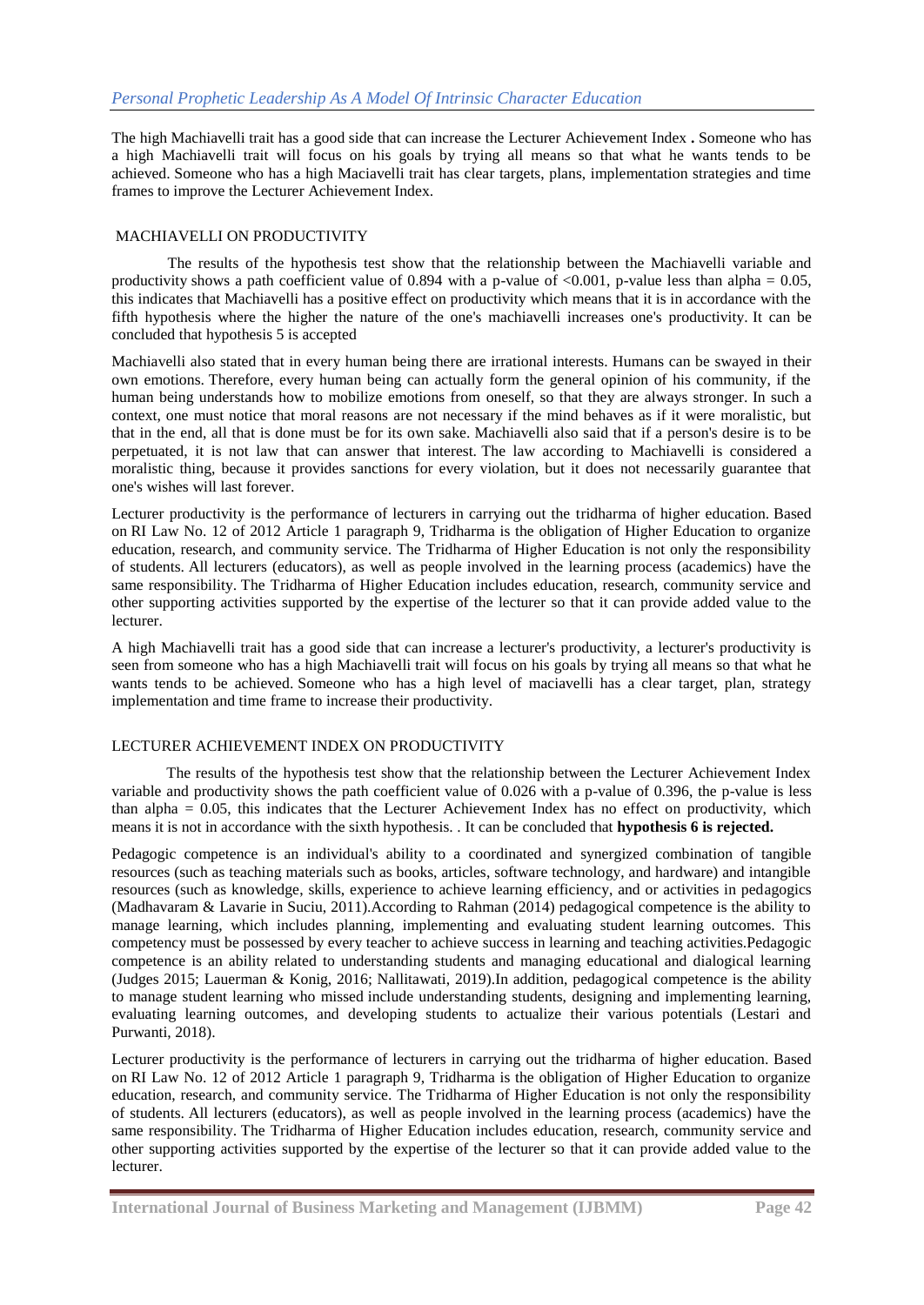The ability of a lecturer related to the Lecturer Achievement Index does not guarantee that a lecturer can carry out the tridharma of higher education well. The Tridharma of higher education consists of points of Education, community service, research and support while the Lecturer Achievement Index relates to the pedagogic ability of lecturers, related to the ability of lecturers to deliver material (the ability of lecturers in the teaching and learning process).

# DEMOGRAPHY MODERATING PROPHET LEADERSHIP ON PRODUCTIVITY

The results of the hypothesis test show that demography does not moderate the relationship between prophet leadership and productivity, this is indicated by the path coefficient value of 0.009 with p-value of 0.465, p-value of more than alpha  $= 0.05$ , this indicates that demography does not moderate prophet leadership on productivity which means not in accordance with the seventh hypothesis where demographics will strengthen or weaken the relationship between prophet leadership and productivity. It can be concluded that hypothesis 7 is rejected.

Demographic variables in this study consisted of age and gender. Age and gender do not moderate the relationship between a lecturer's prophet leadership and lecturer productivity. The spirit of prophet leadership possessed by a lecturer affects the productivity of lecturers because the nature of sidiq, Amanah, tabligh and fathonah makes a lecturer who has integrity, broad insight, carries out his duties well as a lecturer and can convey his knowledge to students and the general public. Age and gender cannot be a factor to strengthen or weaken a lecturer who has the spirit of prophet leadership and has high productivity.

### DEMOGRAPHY MODERATES LECTURER ACHIEVEMENT INDEX ON PRODUCTIVITY

The results of the hypothesis test show that demography does not moderate the relationship between the Lecturer Achievement Index variable on productivity, this is indicated by the path coefficient value of 0.037 with a p-value of 0.354, the p-value is more than  $alpha = 0.05$ , this indicates that demography does not moderate the Lecturer Achievement Index on productivity. which means it is not in accordance with the eighth hypothesis where demography will strengthen or weaken the relationship between the influence of the Lecturer Achievement Index on productivity. It can be concluded that hypothesis 8 is rejected

Demographic variables in this study consisted of age and gender. Age and gender do not moderate the relationship between a lecturer's Lecturer Achievement Index and lecturer productivity. The Lecturer Achievement Index owned by a lecturer does not affect the productivity of the lecturer because the Lecturer Achievement Index is a lecturer's pedagogic ability, which is one of the elements of education, while productivity is related to the point of education, research, community service and support. Age and gender cannot be a factor to strengthen or weaken a lecturer having a Lecturer Achievement Index to increase a lecturer's productivity because of . The Lecturer Achievement Index has no effect on lecturer productivity.

### DEMOGRAPHY MODERATING MACHIAVELLI ON PRODUCTIVITY

The results of the hypothesis test show that demography does not moderate the relationship between Machiavelli variables on productivity, this is indicated by the path coefficient value of -0.076 with p-value 0.219, p-value more than alpha =  $0.05$ , this indicates that demography does not moderate Machiavelli on productivity, which means no in accordance with the ninth hypothesis where demography will strengthen or weaken the relationship between Machiavelli's influence on productivity. It can be concluded that hypothesis 9 is rejected.

Demographic variables in this study consisted of age and gender. Age and gender did not moderate Machiavelli's relationship with lecturer productivity. Machiavelli owned by a lecturer affects the productivity of lecturers because Machiavelli is the nature of someone who can defend his desires very strongly, followed by a high will and accompanied by the implementation of strategies and other skills that support the achievement of lecturer productivity. Age and gender cannot be a factor to strengthen or weaken a lecturer having Machevelli traits to increase a lecturer's productivity because a person's Machiavelli nature is not based on age and gender.

### **References**

[1]. Abdullah, A., Sulong, Z., and Said, RM 2014. An Analysis on Ethical Climate and Ethical Judgment among Public Sector Employees in Malaysia. *Journal of Applied Business and Economics* . Vol.16(2), 133-142.